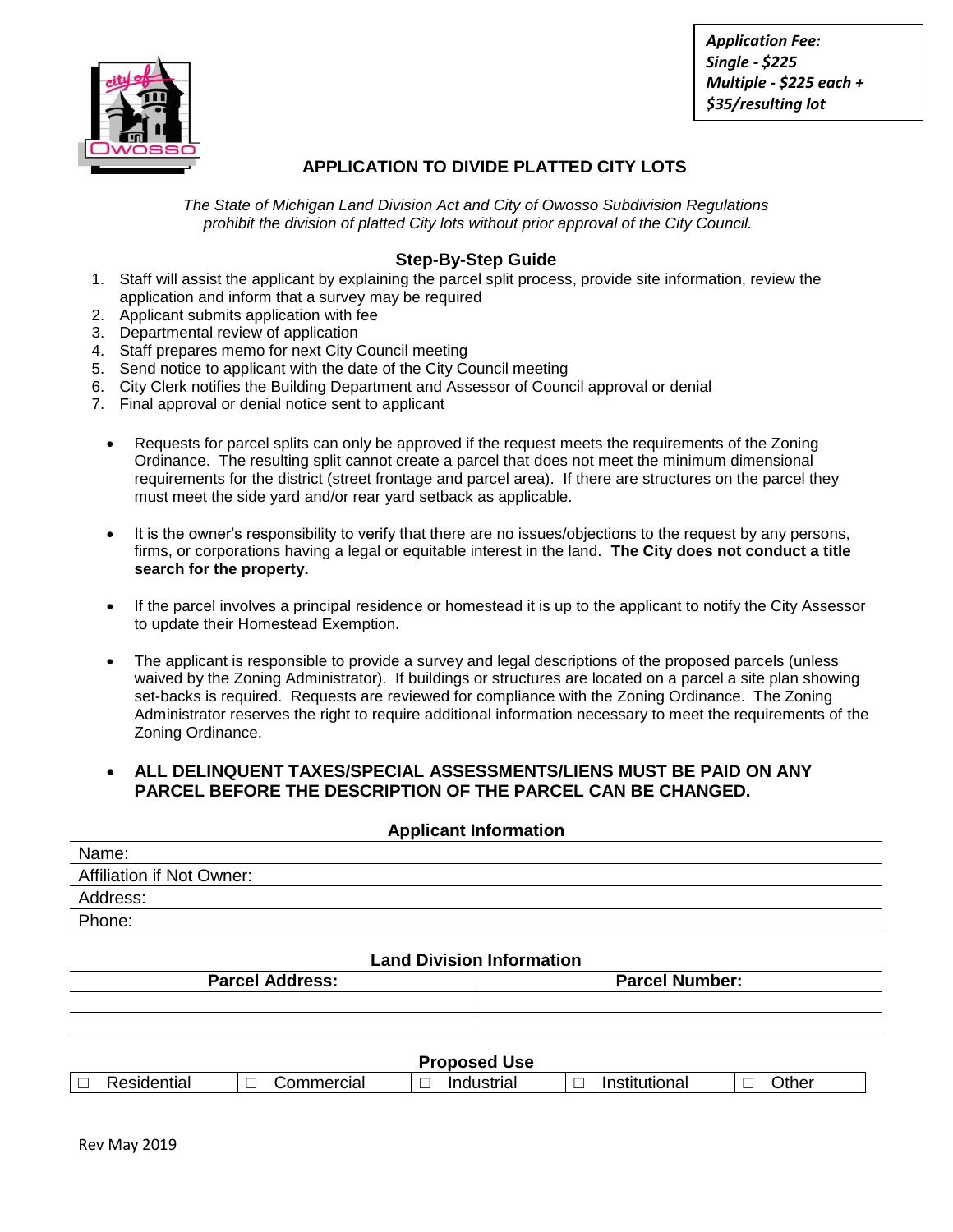Affidavit and Permissions:

- I agree the statements made on this document are true, and if found not to be true, this application and any approvals will be void
- I agree to give permission for officials of the municipality to enter onto property involved in this application for purposes of inspection, to verify that the information provided on the application is correct
- I understand that any approval hereunder only constitutes approval of requested legal descriptions and does not provide, constitute, infer or imply build ability or compliance with any applicable statute, law, building code, deed restriction, or property right
- I agree to comply with the conditions and regulations provided with this parcel division
- I understand that the land division application may take up to 30 days to be processed
- I understand that property tax bills may be issued using the parent parcel(s) and I agree to have the tax bills and other city of Owosso liens charged/billed during this period paid by the appropriate party
- I understand that if property is being conveyed between the parties, requested land division will only take place on city records after recording of deed
- **Divisions require all taxes, special assessments and outstanding invoices be paid in full before the division can be processed**

### **Applicant Signature Date**

*City of Owosso Lot Split Ordinance Sec. 30-5. - Lot division.* 

*The division of a lot in a recorded plat is prohibited, unless approved following application to the city council. The application shall be filed with the city clerk and shall state the reasons for the proposed division. The city council may request review and comment by the city planning commission. The division to be approved by the city council shall have the suitability of the land for building purposes approved by the city zoning administrator, who may require submission of a professionally prepared boundary survey report. No building permit shall be issued, nor any building construction commenced, prior to the city council's approval. No lot in a recorded plat shall be divided into more than four (4) parts, and the resulting lots shall be not less in area than permitted by the city zoning ordinance. The division of a lot resulting in a smaller area than prescribed herein may be permitted but only for the purpose of adding to the existing building site or sites. The application shall so state and shall be in affidavit form. (Ord. No. 456, § 1, 12-19-88)* 

## **ASSESSOR TO ATTACH LOT SPLIT FORM WITH CURRENT AND NEW DESCRIPTIONS, ASSESSED AND TAXABLE VALUES**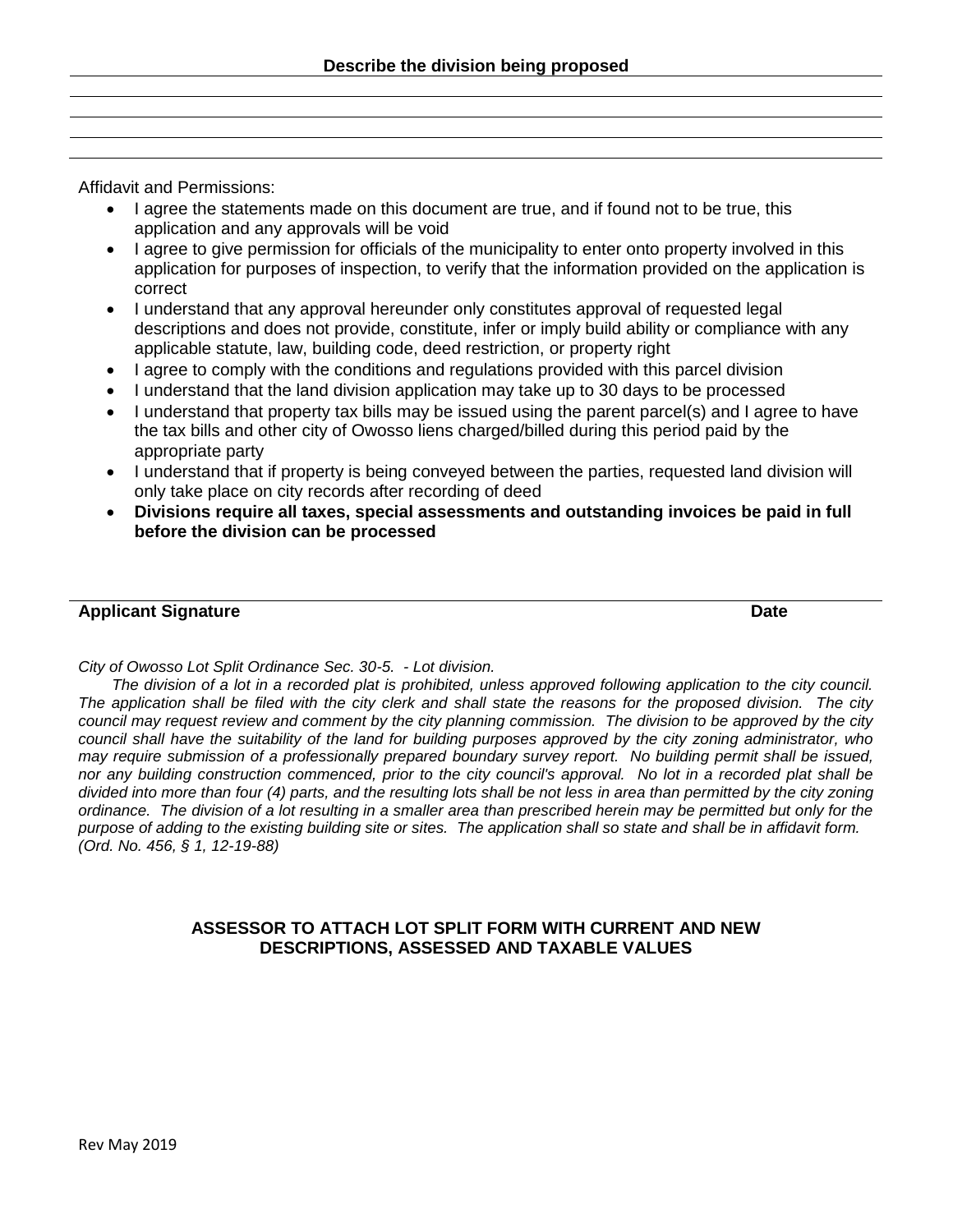| City of Owosso Division of Platted City Lots Departmental Review |                    |                  |  |  |
|------------------------------------------------------------------|--------------------|------------------|--|--|
| 1. Building Official Recommends:                                 | Approval<br>$\Box$ | Denial<br>$\Box$ |  |  |
| Comments:                                                        |                    |                  |  |  |
|                                                                  |                    |                  |  |  |
| Signature:                                                       |                    |                  |  |  |
| 2. Assessor Recommends:                                          | Approval<br>$\Box$ | Denial<br>□      |  |  |
| <b>County Drain Office Special Assessments:</b>                  | Paid<br>$\Box$     | Unpaid<br>$\Box$ |  |  |
| County Treasurer's Office Delinquent Taxes:                      | Paid<br>$\Box$     | Unpaid<br>□      |  |  |
| Comments:                                                        |                    |                  |  |  |
|                                                                  |                    |                  |  |  |
| Signature:                                                       |                    |                  |  |  |
| 3. Treasurer Tax Information:                                    | Paid<br>П          | Unpaid<br>П      |  |  |
| <b>Special Assessments:</b>                                      | Paid<br>$\Box$     | Unpaid<br>$\Box$ |  |  |
| Comments:                                                        |                    |                  |  |  |
|                                                                  |                    |                  |  |  |
| Signature:                                                       |                    |                  |  |  |
| 4. Community Development Recommends:                             | Approval<br>$\Box$ | Denial<br>П      |  |  |
| Comments:                                                        |                    |                  |  |  |
|                                                                  |                    |                  |  |  |
| Signature:                                                       |                    |                  |  |  |
| 5. Public Utilities Recommends:                                  | Approval<br>$\Box$ | Denial<br>□      |  |  |
| Comments:                                                        |                    |                  |  |  |
|                                                                  |                    |                  |  |  |
| Signature:                                                       |                    |                  |  |  |
| <b>Engineering Recommends:</b><br>6.                             | Approval<br>$\Box$ | Denial<br>$\Box$ |  |  |
| Comments:                                                        |                    |                  |  |  |
|                                                                  |                    |                  |  |  |
| Signature:                                                       |                    |                  |  |  |
| 7. Zoning Administrator Recommends:                              | Approval<br>$\Box$ | Denial<br>□      |  |  |
| Comments:                                                        |                    |                  |  |  |
|                                                                  |                    |                  |  |  |
| Signature:                                                       |                    |                  |  |  |

Rev May 2019